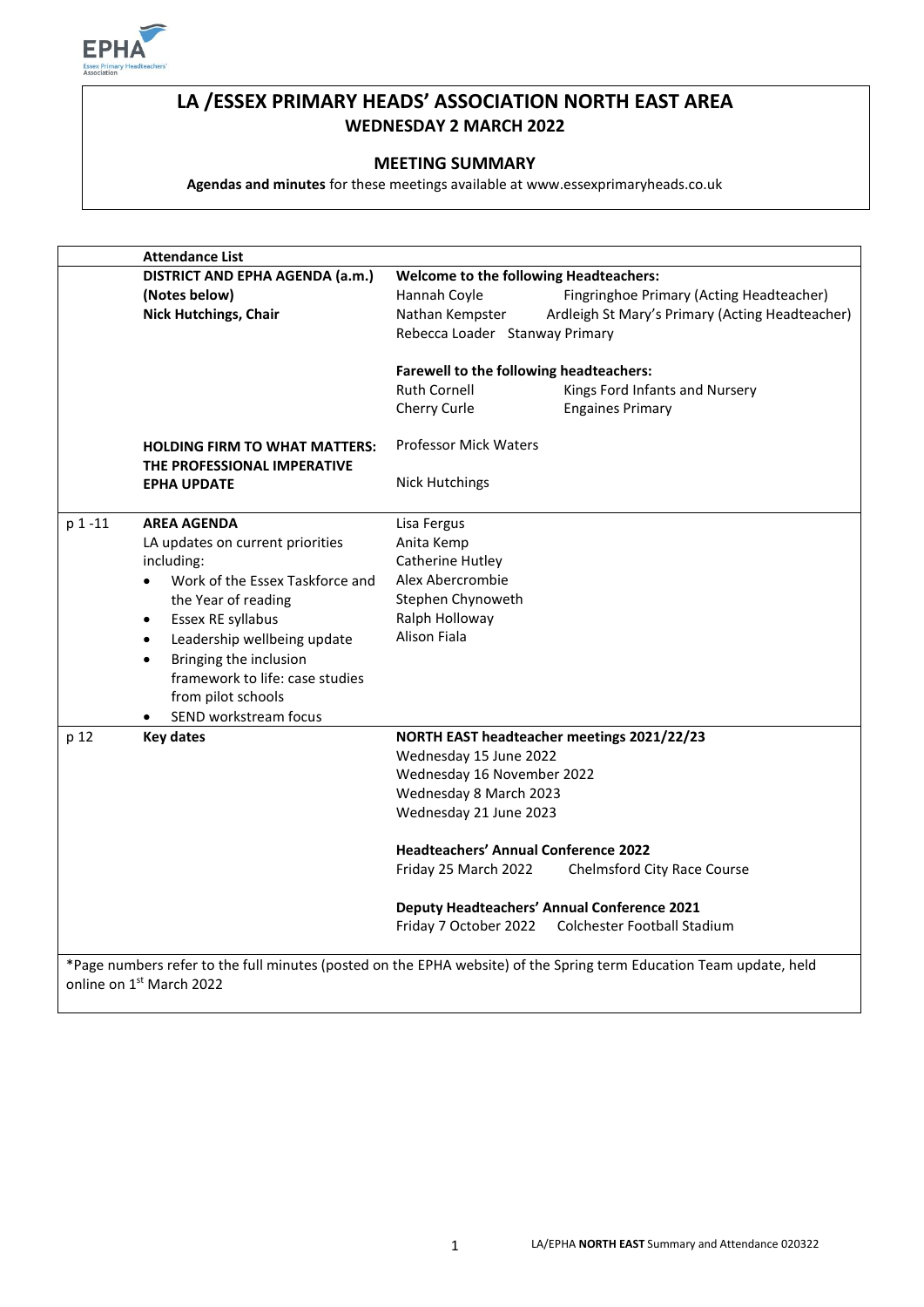

# **LA /ESSEX PRIMARY HEADS' ASSOCIATION NORTH EAST AREA DISTRICT AND AREA MEETING WEDNESDAY 2 MARCH 2022 ATTENDANCE**

### **Present**

Rachel Anderson Harwich Primary and Nursery Rebecca Loader Stanway Primary Koulla Anslow Lakelands Primary **Andrew MacDonald** Langham Primary Sue Bardetti **Holland Haven Primary** Rebecca McCutcheon Monkwick Juniors Liz Bartholomew The Mayflower Primary **Mark Millbourne** Prettygate Infant and Juniors Natasha Bennett Two Village CE Primary Matthew Moseley Holland Park Primary Suzie Bliss Walton-on-the-Naze Primary Samantha Moseley All Saints CE Primary, Dovercourt Gavin Bradley **Mhite Hall Academy** Julie O'Mara Chase Lane Primary Toby Bull The Bishop William Ward CE Primary Louise Parkinson Doucecroft School Alice Constantine Kingswode Hoe School | Nicky Patrick Spring Meadow Primary Hannah Coyle Fingringhoe CE Primary Fingringhoe Research Richard Potter Home Farm Primary Cherry Curle Engaines Primary **Nikki Sirett** Alton Park Juniors Ceri Daniels **Holy Trinity CE Primary, 8 Ash Green** Susan Shipp **Friars Grove Primary** Paula Derwin **Hazelmere Juniors** Sarah Stevenson Langenhoe Primary Diane Fawcett St Andrew's CE Primary, Weeley Steven Turnbull Hazelmere Infants and Nursery Belynda Fellows St James CE Primary Muchelle Wright Montgomery Juniors Joseph Fielder **Heathlands CE Primary** Tania Wright Mersea Island School Donna Gaffney Layer-de-la-Haye Primary Alison Grigg Broomgrove Infants Claire Holmes Monkwick Infants & Nursery **In Attendance**  Nick Hutchings Nicast Chair/ Hamilton Primary Pam Langmead EPHA Professional Officer Becky Keitch St George's CE Primary, Gt Bromley Professor Mick Waters Educational Consultant Nathan Kempster Ardleigh St Mary's Primary Film Emma Flin St Andrew's Great Yeldham

Jakki Sibley Earls Colne Primary

### **Apologies**

Sam King Tiptree Heath Primary Stephanie Newland St Margaret's Toppesfield

Susan Locke Milldene Primary Clare Sampson Roach Vale Primary Susan Shipp Friars Grove Primary

Note: If your attendance or apologies have not been noted please contact the EPHA Professional Officer at [pam@langmead.me.uk](mailto:pam@langmead.me.uk) for amendment.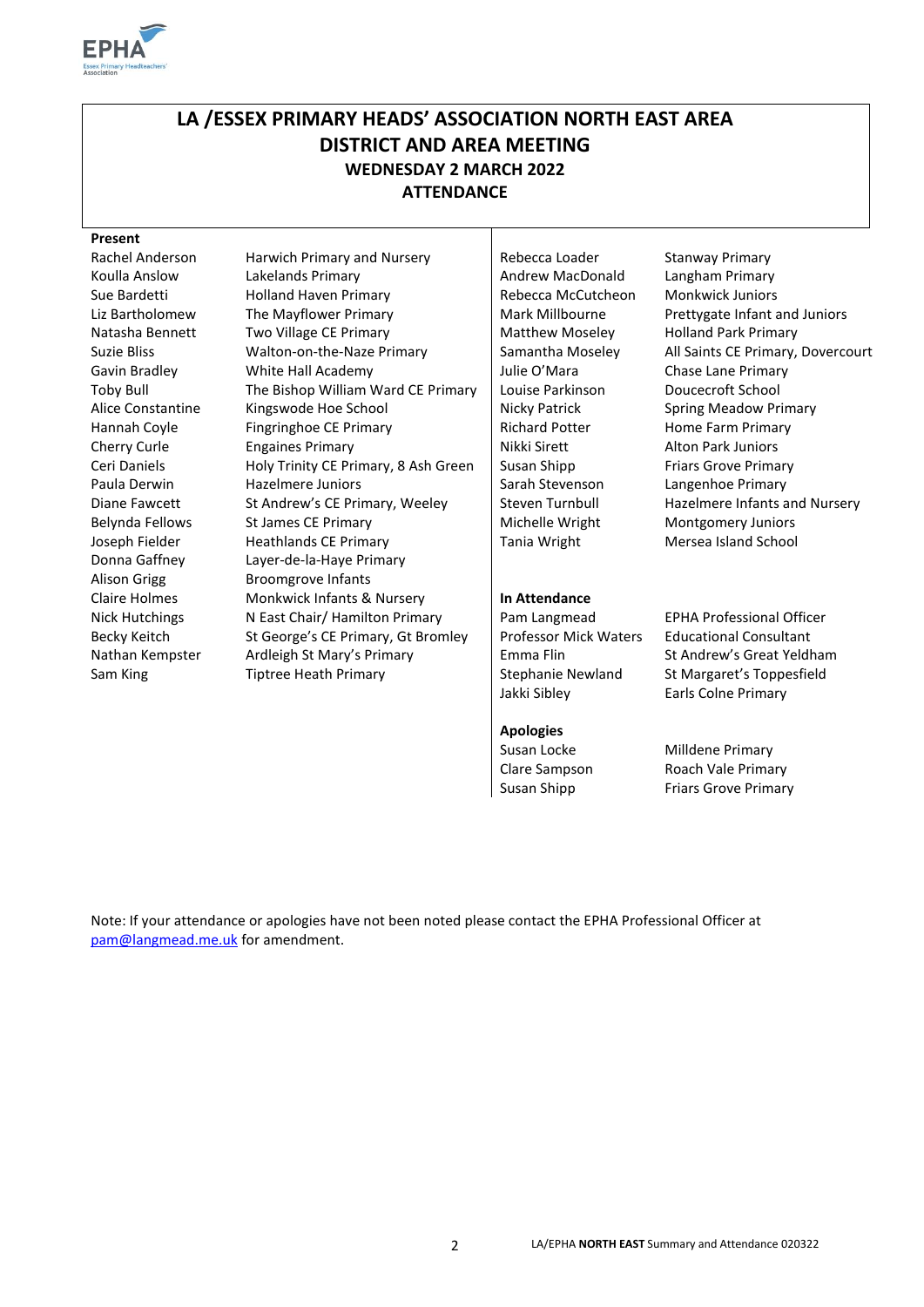

### **NORTH EAST EPHA AREA MEETING MINUTES 2 MARCH 2022**

### **1. WELCOME**

Nick Hutchings, the North East Area Chair welcomed headteachers to the meeting, in particular the following new heads:

Hannah Coyle Fingringhoe Primary (Acting Headteacher) Nathan Kempster Ardleigh St Mary's Primary (Acting Headteacher) Rebecca Loader Stanway Primary

### **Farewell to the following headteachers:**

| <b>Ruth Cornell</b> | Kings Ford Infants and Nursery |
|---------------------|--------------------------------|
| Cherry Curle        | <b>Engaines Primary</b>        |

If you are leaving please make use of the EPHA new heads' checklist, and complete it for your successor. This is available on the EPHA website at <https://essexprimaryheads.co.uk/info-and-documents/good-practice/>

### **2. HOLDING FIRM TO WHAT MATTERS: THE PROFESSIONAL IMPERATIVE Professor Mick Waters**

The last couple of years have been incredibly challenging for everyone connected with schooling. The levels of demand on individuals have been significant and maintaining a healthy and optimistic outlook is vital for both sustaining teams and planning future development. So many have recognised the important role that schools play within their community and, as we move forward, there is a growing awareness of the possibility of meeting the future with a renewed emphasis upon hope, ambition and collaborative partnerships.

This session reflected on the role of leadership in moving the learning agenda forward at a time of challenge whilst showing due care for all colleagues and ourselves. Of course, what matters most is children's learning and the session will explore issues to do with how teachers can be supported in effective teaching and implementing the intent of curriculum. The session referred to some of the issues raised in Mick's very recent book (written with Tim Brighouse) called 'About Our Schools: improving on previous best'.

Mick Waters has consistently been a down-to-earth voice in the increasingly complex world of education for many years. He has regularly endeared himself to school communities in the UK and overseas by talking the sort of sense they needed to hear - practical, challenging, inspiring, insightful, engaging. His unique perspective, closeness to the classroom and ability to see innovation in terms of its impact on learners mean his views are always worth listening to.

Mick explained how his book was created: he and Tim Brighouse talked to over 100 contributors, including education secretaries, school ministers, and other education leaders from the past 40 years. The book examines in detail the turbulent years of education policy and practice from the last 1970s to the present day, and sets out what policy-makers and education leaders can do to enable their schools to improve on their previous best. Through revealing and forthright interviews with 14 secretaries of state – from Kenneth Baker to Michael Gove and Gavin Williamson - together with many other leaders in education – they provide fascinating insights into the various evolutions and revolutions that have taken place in English state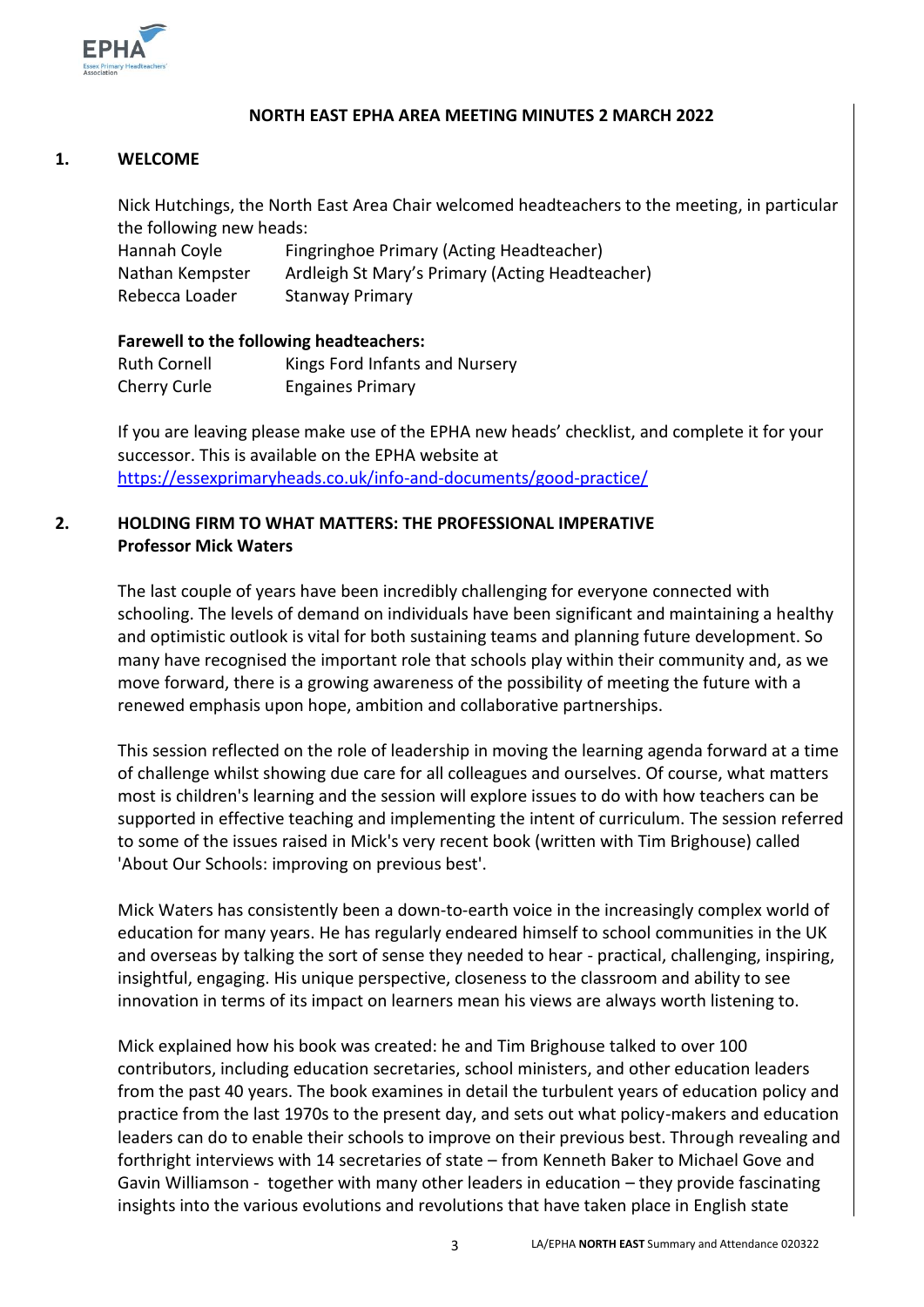

education since 1976.

He described leadership in schools as "dancing on a shifting carpet". There are a number of levers that leaders use to persuade others in order to get things done:

- The promise of an enhanced professional lifestyle e.g. efficiency, more effective way of working
- Reference to others e.g. Ofsted, Local Authority, MAT, governors, DfE
- Professional conscience
- Reasonably argued case for change

Mick suggested that these four drivers will vary depending on circumstances, approach and so on. During the pandemic, the levers have been dominated by reference to others – i.e. Covid regulations, and a professional conscience – a need to protect and support children, particularly those who are disadvantaged and vulnerable.

The ages of state education

1870 – "provider of last resort" - state education introduced for all children up to the age of 11

- 1944 "optimism and trust" a hierarchical system introduced
- 1968 "doubt and distrust"
- 1988 increased centralisation, markets and managerialism
- 2020 hope, ambition and collaborative partnerships

|      | <b>Headteacher role</b>                  | Leadership shift    | <b>Structural change</b>  |
|------|------------------------------------------|---------------------|---------------------------|
| 2020 | Answerable to LA or                      | 2012 end of NCSL    | <b>2012 RSCs</b>          |
|      | <b>MAT</b>                               | <b>2011 NEL</b>     | 1010 academies            |
|      | Responsible for                          | 2005 ECM            | 2005 flexi-pay            |
|      | outcomes                                 | 2002 DCS (Climbie)  | 2003 SIPs                 |
|      |                                          | <b>2000 NCSL</b>    | 2001 Assistant HTs        |
|      | Safeguarder                              | 1998 floor targets  | 1999 Threshold            |
|      | Responsible for the                      |                     | 1998 STP&C document       |
|      | performance of staff                     |                     |                           |
| 1995 | School manager to<br>$\bullet$           | Data sets           |                           |
|      | leader                                   | 1992 ofsted         |                           |
|      |                                          | 1991 SATs           | 1990 LFM (local financial |
|      | Responsible for quality                  | 1989 GCSE           | management)               |
|      |                                          | 1988 Nat Curriculum |                           |
|      | Responsible for site                     |                     | 1984 HT appraisal         |
|      |                                          | 1980 computers      | 1978 Warnock              |
|      |                                          |                     | 1977 Governors            |
|      |                                          |                     | 1974 Houghton             |
| 1970 | LEA contact in school                    |                     | 1971 ROSLA (rise of       |
|      |                                          |                     | school leaving age) to 16 |
|      | Staff voice and rep<br>$\bullet$         | <b>PTAs</b>         |                           |
|      | Organiser<br>$\bullet$                   |                     | 1965 advisers             |
|      | Resourcing                               |                     | 1961 DHTs in primaries    |
|      |                                          |                     |                           |
| 1944 | <b>Community figurehead</b><br>$\bullet$ | 1950 phase change   | 1947 ROSLA (rise of       |
|      |                                          |                     | school leaving age) to 15 |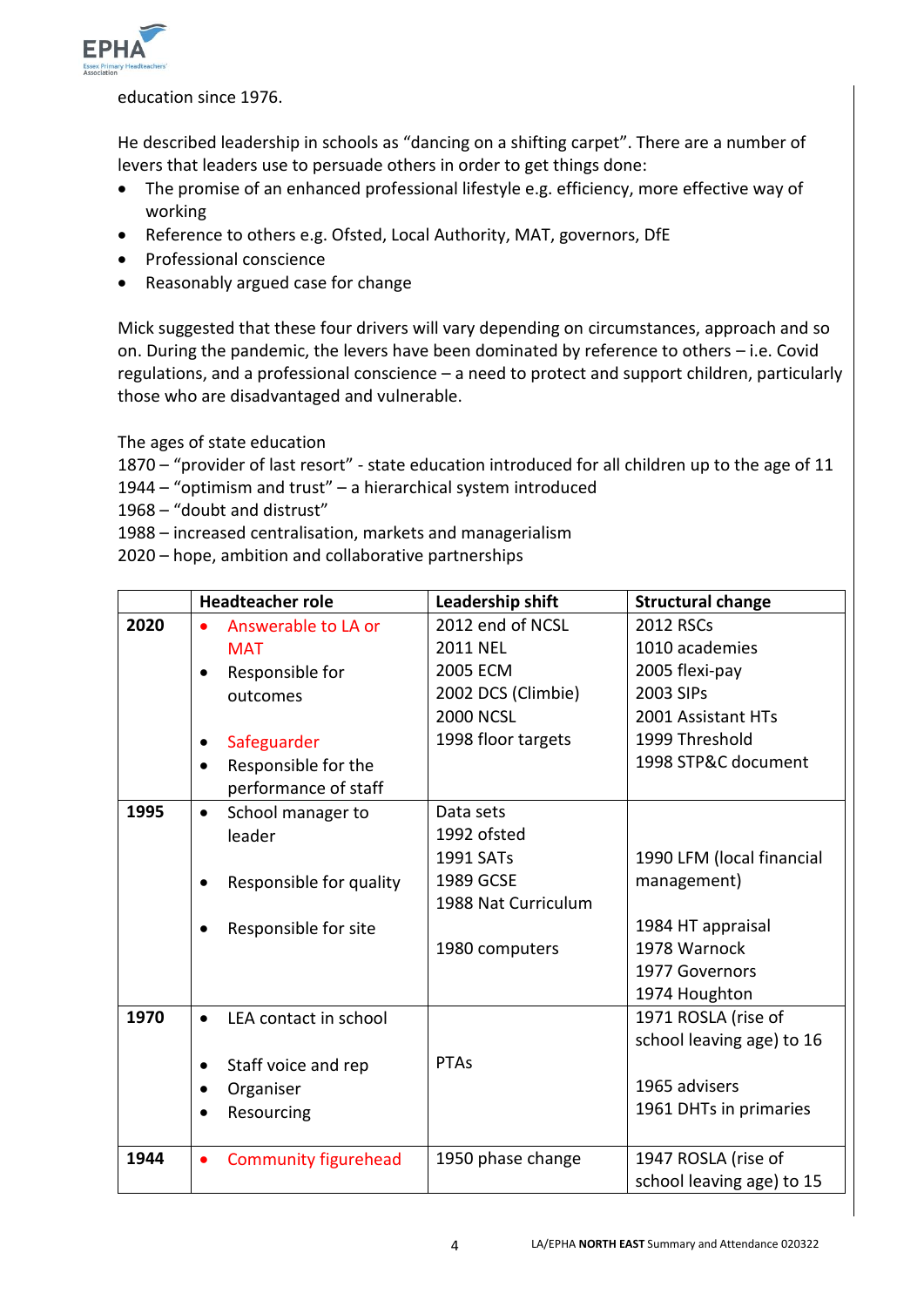

We live in a changing world, notably:

- An aging population
- The gap between rich and poor
- Global shifts of people
- Artificial intelligence and nanotechnology
- Climate change and sustainability

Education must take account of the opportunities and challenges. Mick noted some real strengths of today's system:

- Accomplished leadership
- Business-like, efficient teachers
- Collaboration between schools
- Concern for the wellbeing of pupils
- A belief in communities and the role of SEND

However, there are some key areas to address:

- $\bullet$  SEND
- Admissions
- Key Stage 3
- The Achilles heel of transition
- The start of formal learning
- Family and community ills
- Technology challenges

Mick shared some of his ideas and techniques for writing and cross curricular work, such as EXHIBITION 250, a project that was taken up over 25 days by 10 schools.

A curriculum framework – the start rather than the end

- Developing a curriculum takes a long time of it is done properly
- Curriculum never stands alone
- The curriculum is only real when it meets the child
- Teachers unintentionally distort the curriculum
- Leadership has to ensure it meets its aims
- Flexibility needs respect for the principle

Mick's presentation went on to explore current problems for leadership, does the detail match the big picture, the integrity of a unit of work, and considering what we want pupils to know how to do…

### **3. NORTH EAST EPHA MEETING**

Nick Hutchings shared the following information:

### **a) EPHA Executive**

Nick noted that Becky Keitch and James Newell have joined the EPHA Executive to represent Tendring North and thanked them for taking this on, to support their colleagues.

**b) The Spring term EPHA newsletter**, including dates for the 2021/22 school year, was circulated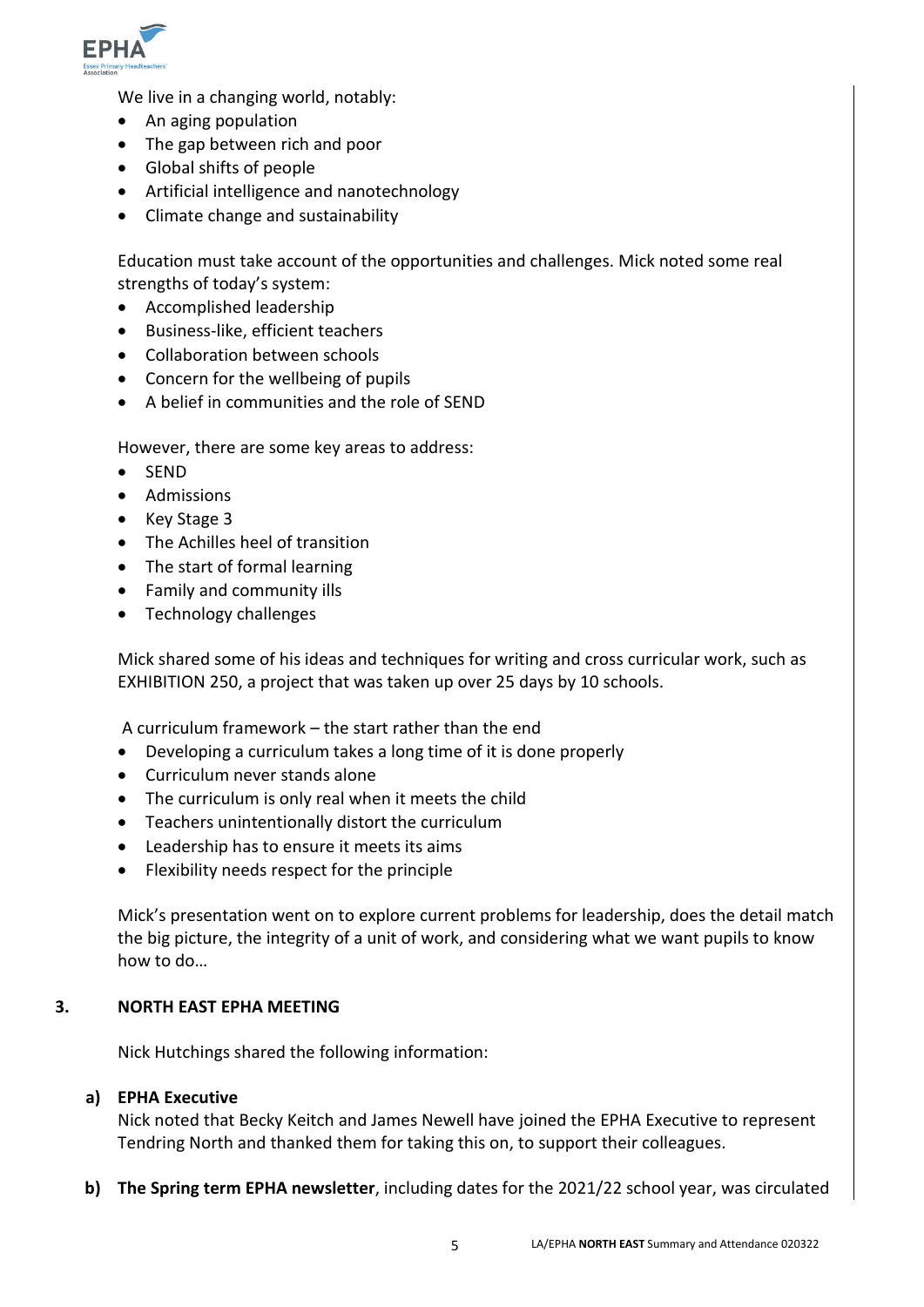

to headteachers in advance of the meeting -these can also be found on the EPHA website [www.essexprimaryheads.co.uk.](http://www.essexprimaryheads.co.uk/)

### **c) Evaluations of the area meetings**

Nick acknowledged the changed format this term, with the usual LA Education Team update online rather than at the beginning of the headteacher meeting. We will be going back to "normal" next term, with the LA update in the morning and the safeguarding forum, led by Jo Barclay, in the afternoon.

The Professional Officer will send out a questionnaire after the meeting to ask everyone's opinions about the termly headteacher meetings and, in particular, the format used this term.

### **d) Conferences**

The annual Headteachers' conference will be held on Friday 25 March 2022 at Chelmsford City Race Course. Please note the change of date and venue, to enable us to accommodate everyone who wants to attend. The programme and booking form for the conference has been emailed to headteachers – please contact Pam Langmead if you want to attend. Key note speakers include Lady Marie Stubbs, Gillian Bridge and Ben McBean.

Next year's Deputy Headteachers' conference will be held on Friday 7 October 2022, at the Colchester Football Stadium. Presenters will include Jonathan Bond and Lee Parkinson (of Mr P fame).

## **e) Managing Complaints**

EPHA has had a key focus this term on the management of complaints, recognising how challenging and time consuming they can be for headteachers.

Alongside two training sessions, delivered by Natasha Taylor, EPHA has developed a number of resources:

- Refreshed model complaints policy/procedures;
- Updated concerns/complaints leaflet;
- Rewrite of the Complaints Toolkit, now in line with the DfE 2019 guidance;
- A 7-minute staff meeting on managing complaints.

All of these resources are available on the EPHA website.

The online training session was also recorded – the link to the recording can be found at <https://youtu.be/p8bXEMFzExE>

## **f) Small Schools Support group**

There are 59 schools in Essex with fewer than 120 pupils on roll; the smallest currently has just 40 children. Running a small school comes with its own unique challenges, the size of the budget being just one.

Other problems include the limited number of staff, including the size of the leadership team, the fact that a small-school head often has a timetabled teaching commitment, lacks administrative and support staff, and often has no caretaker – all of these pressures have to be managed and it is usually the headteacher who fills the gaps.

In addition there are logistical challenges, including how to deliver and lead the curriculum,